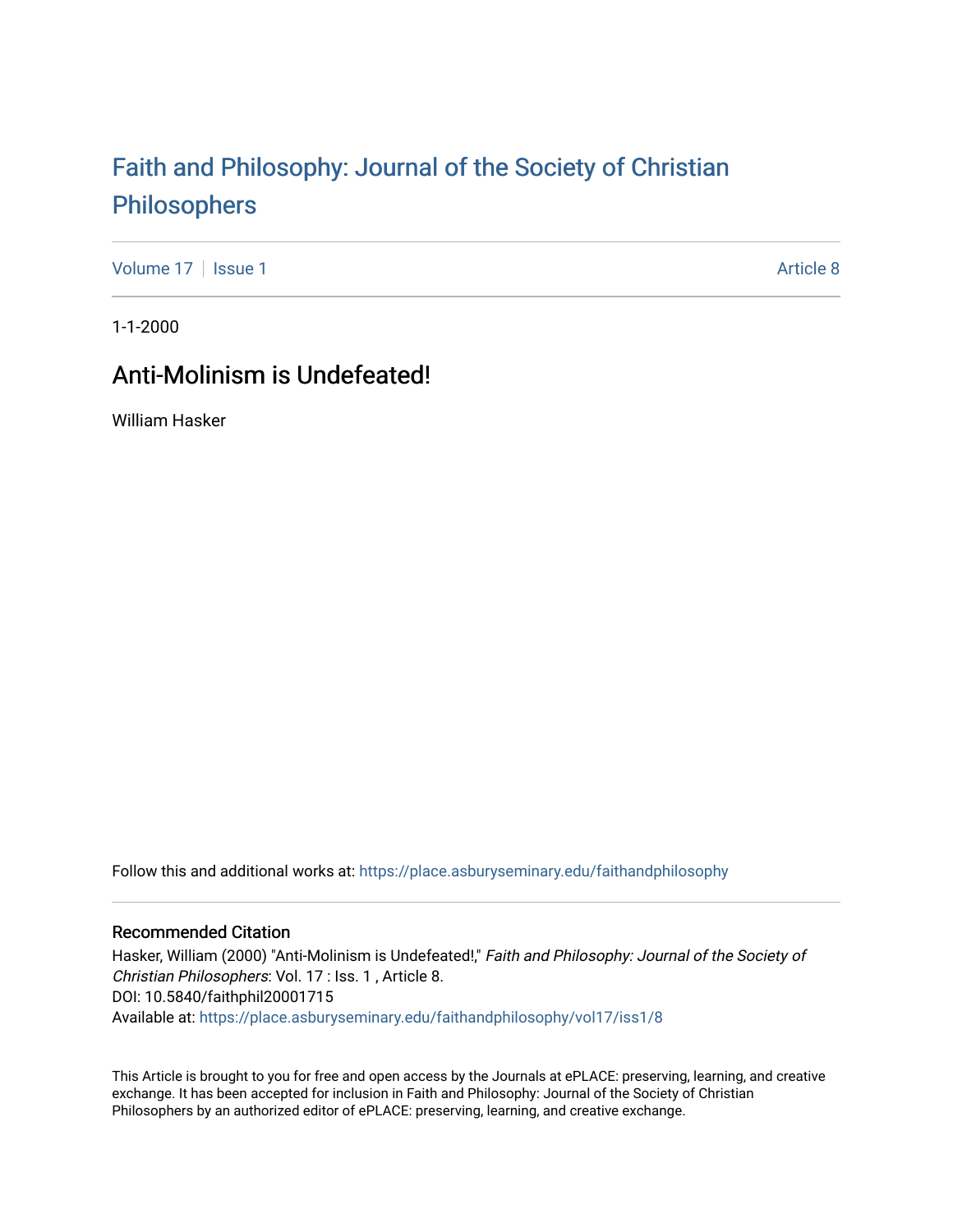## ANTI-MOLINISM IS UNDEFEATED!

## William Hasker

William Craig has recently objected to my defense of Robert Adams' anti-Molinist argument. I argue that all of Craig's objections fail, and anti-Molinism stands undefeated.

In 1994, William Craig published a critique of Robert Adams' anti-Molinist argument.<sup>1</sup> In 1997 I replied,<sup>2</sup> defending Adams' argument against some of Craig's charges, and Craig has now replied to my defense, as well as to another recent article of mine.3 One might be inclined to think the exchange has gone on long enough, but Craig's response contains a number of misleading statements, and it seems necessary to set the record straight.

Craig states the argument I defend as follows:

- 1. According to Molinism, the truth of all true counterfactuals of freedom about us is explanatorily prior to God's decision to create us.
- 2. God's decision to create us is explanatorily prior to our existence.
- 3. Our existence is explanatorily prior to all of our choices and actions.
- 4. The relation of explanatory priority is transitive.
- 5. Therefore it follows from Molinism (by 1-4) that the truth of all true counterfactuals of freedom about us is explanatorily prior to all of our choices and actions.
- 10. It follows also from Molinism that if I freely do action A in circumstances C, then there is a true counterfactual of freedom F\*, which says that if I were in C, then I would (freely) do A.
- 11. Therefore, it follows from Molinism that if I freely do A in C, the truth of F\* is explanatorily prior to my choosing and acting as I do in C.
- 12. If I freely do A in C, no truth that is strictly inconsistent with my refraining from A in C is explanatorily prior to my choosing and acting as I do in C.
- 13. The truth of  $F^*$  (which says that if I were in C, then I would do A) is strictly inconsistent with my refraining from A in C.
- 14. If Molinism is true, then if I freely do A in C,  $F^*$  both is (by 11) and is not (by 12-13) explanatorily prior to my choosing and acting as I do in C.
- 15. Therefore, (by 14) if Molinism is true, then I do not freely do A in C (H236-7).

FAITH AND PHILOSOPHY Vol. 17 No.1 January 2000 All rights reserved

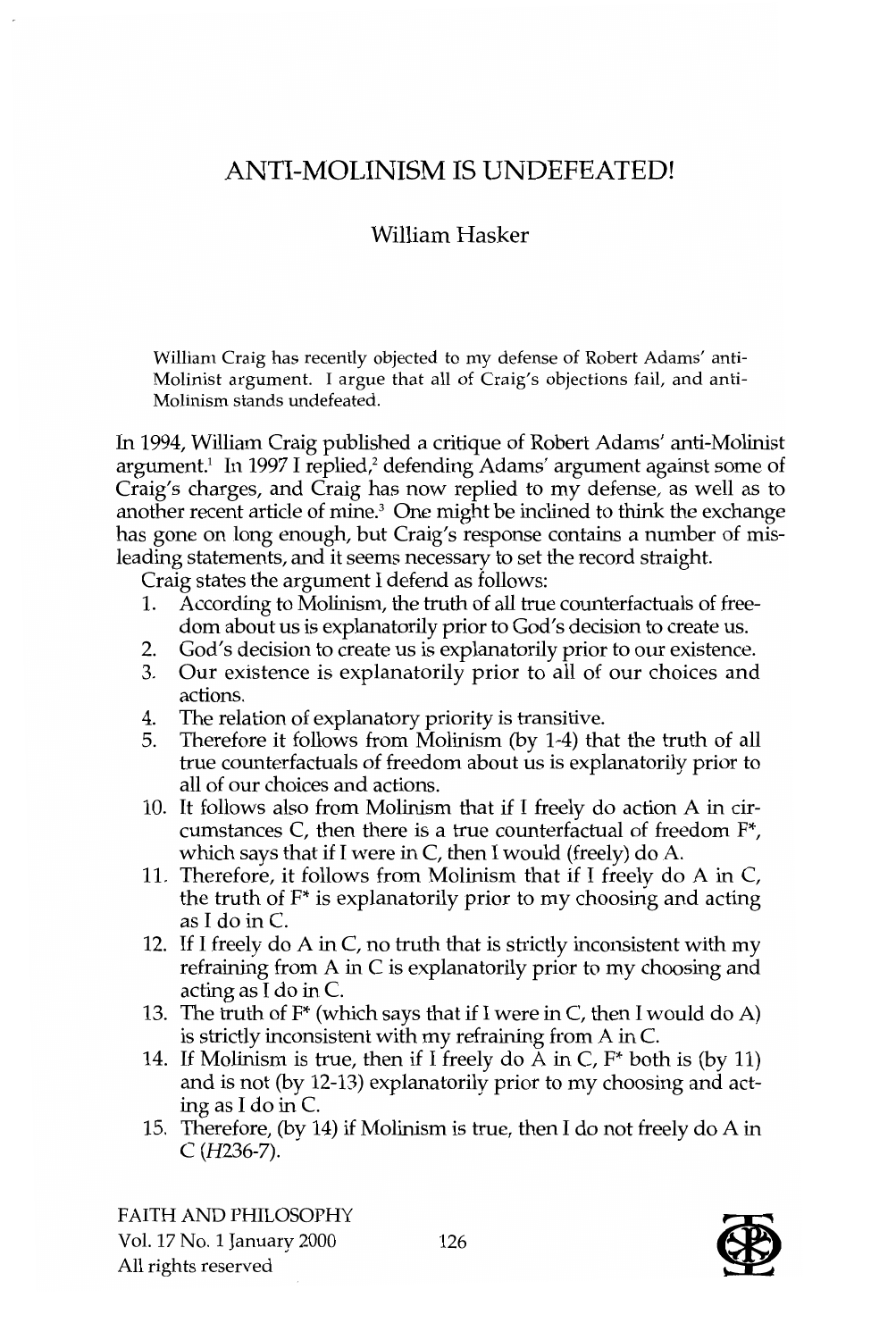Craig is mistaken in thinking that this is the argument I defend in my two articles. Specifically, I have not defended (12) against Craig's criticisms of it (see E389, n3); instead, I incorporated elements of Adams' argument into a revised argument of my own (see R226-29).<sup>4</sup> But while I have not previously defended Adams' argument in its entirety, I am willing to do so now. So we proceed to examine Craig's objections, which comprise three main points.<sup>5</sup>

I

Craig's central criticism of Adams is that the notion of "explanatory priority" is equivocal. To show this, he presents a parallel argument to points 1-5:

For example, suppose my wife and I are considering starting a family and that we come to believe, perhaps on the basis of a Scripture like Proverbs 22.6, that

A\*. If children were born to us, they would come to love God. Since this is important to us, we decide to start a family.

Accordingly,

1\*. The truth of  $(A^*)$  is explanatorily prior to our decision to have children.

It is also undeniably true that

2\*. Our decision to have children is explanatorily prior to the existence of our children.

3\*. Our children's existence is explanatorily prior to their coming to love God.

So if (4) is true [i.e., if explanatory priority is transitive], we must conclude that

 $5^*$ . The truth of  $(A^*)$  is explanatorily prior to our children's coming to love God.

But I do not even understand the sense of explanatory priority in  $(5^*)$ (A859-60).

As I pointed out, "the counterexample is transparently fallacious. What is explanatorily prior to the Craigs' decision to have children is not the *truth* of  $(A^*)$ , but only their *belief* that  $(A^*)$  is true.... The only conclusion that can be validly derived is

 $5$ <sup>\*\*</sup>. The Craigs' belief in the truth of  $(A^*)$  is explanatorily prior to their children's coming to love God" (E392-3).

To this Craig replies that "the disanalogy noted by Hasker is not an essential part of the illustration.  $\dots$  It is incidental to the issue of the transitivity and equivocity of explanatory priority whether our belief that  $(A^*)$  is knowledge or infallible" (H238). Craig, however, seems to have missed the point of my objection. The only thing that made the counterexample even seem convincing is the oddity of the conclusion (5\*). But the correct conclusion, namely (5\*\*), is in no way odd or paradoxical; thus the corrected example casts no doubt whatsoever on Adams' use of explanatory priority.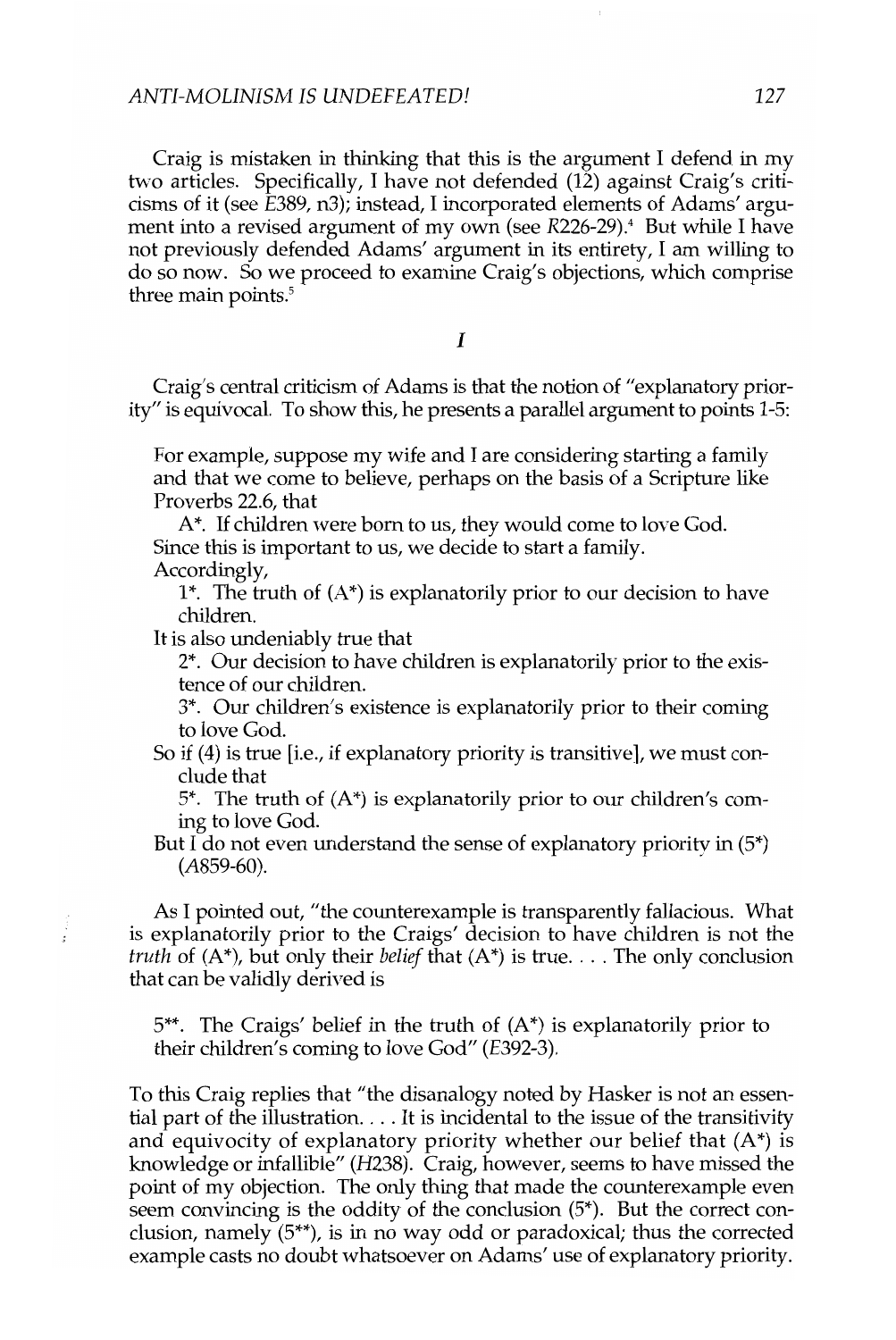Craig also suggests that we could modify the example so that the Craigs' belief *is* infallible, for instance by stipulating "that we acquired such knowledge via ... a prophetic word from God" *(H238).* To be sure, the idea that God has imparted to the Craigs the knowledge that  $(A^*)$  is true would, if correct, create difficulties for Adams' argument. But this move renders Craig's argument fallacious in yet another way. The entire point of the present discussion is the coherence of the Molinist account of divine knowledge and providence. But the example involving a divine revelation to the Craigs is precisely an *example* of divine middle knowledge in action. To use a Molinist example in this way to refute an anti-Molinist argument is a classic example of reasoning that is circular and questionbegging, a fallacy in anyone's book.

#### II

As we have seen, Craig's central objection to Adams' argument is that the notion of explanatory priority is equivocal. Still, he notes the possibility that a univocal sense can be specified, but he suspects that "any such notion would be so generic and so weak that in order to avoid conclusions like (5\*) we should have to deny its transitivity" (A60). In response, I proposed the following definition, where  $p$  and  $q$  are contingent states of affairs:

EP.  $p$  is explanatorily prior to  $q$  iff  $p$  must be included in a complete explanation of why *q* obtains (E390).

In reply, Craig argues that explanatory priority as defined by (EP) cannot be both transitive and irreflexive, as it must be for Adams' argument to succeed:

My wife and I not infrequently find ourselves in the situation that I want to do something if she wants to do it, and she wants to do it if I want to do it. Suppose, then, that John is going to the party because Mary is going, and Mary is going to the party because John is going. It follows that if the (EP) relation is transitive, John is going to the party because John is going to the party, which conclusion is obviously wrong (H 238).

To see why this is a mistake, consider what actually happens between John and Mary in such a situation. There is a party tonight, and one of them (we'll assume it's Mary) gives some signal — either verbal or non-verbal, and perhaps extremely subtle  $-$  that she would like to attend. John picks this up and responds with a signal of his own. Perhaps he asks, "What do you think about going to the party tonight?" After a few such exchanges, they both realize that they both would like to go, and they end up by acting on their mutual desire. Mary's initial signal is followed by John's response, which leads in tum to a response from Mary, and so on. At each stage, one person's signal precedes, if only by seconds, the response of the other to that signal. The process may be subtle and complex, but from a causal standpoint it is perfectly straightforward, and there is no violation of asymmetry, as there is in Craig's description. He really ought to have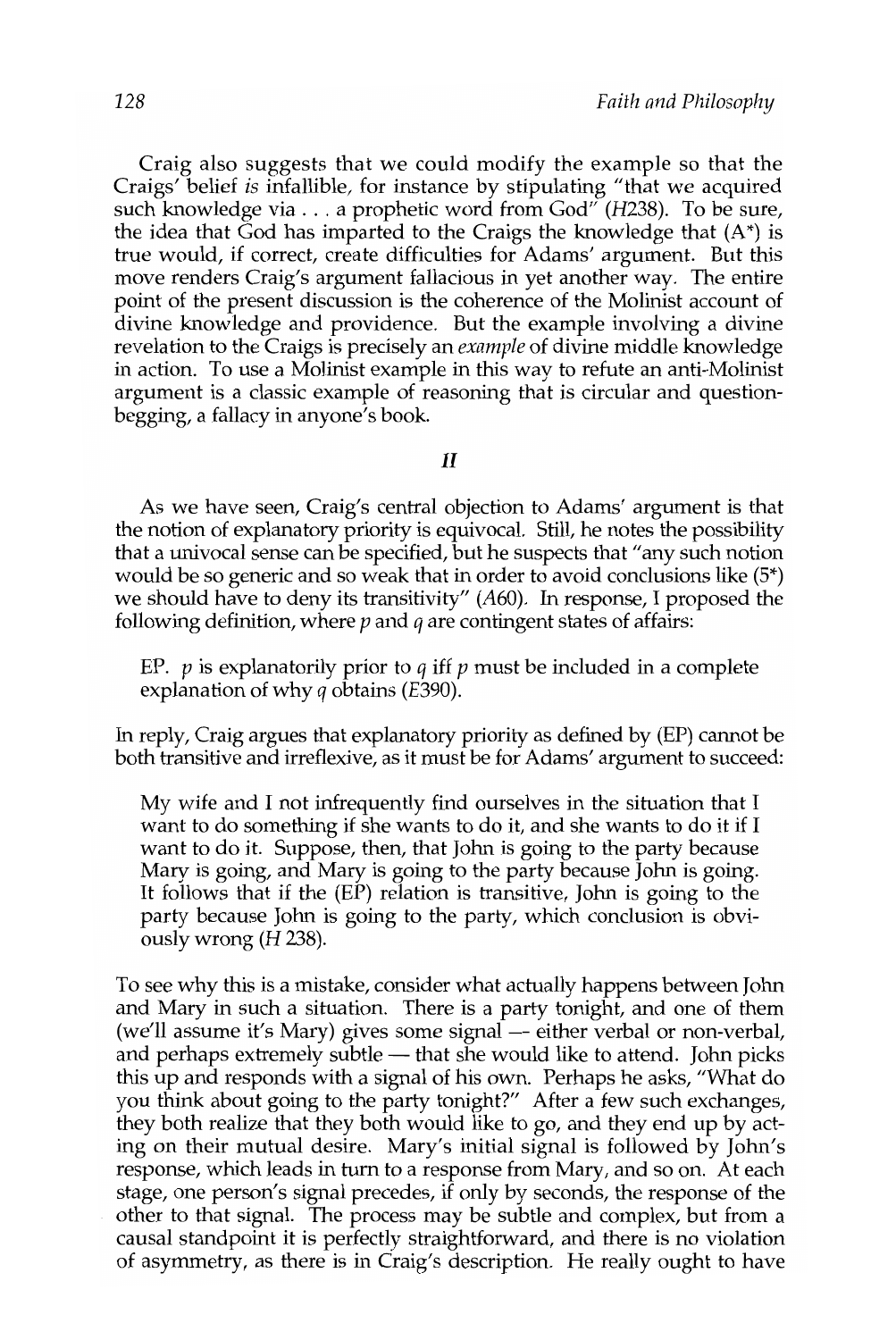taken note of my remark that" Apparent counterexamples to asymmetry, where parts of a complex system evolve in mutual dependence on each other, can be avoided by attending to successive stages" (E391).

Craig, however, anticipates the possibility of a reply that would interpret the example so that asymmetry is not violated. Nevertheless, he maintains that "we are free simply to stipulate as a part of our thought experiment that John would not go to the party if Mary were not to *go" (H240,* n6). But of course, stipulating *that* would not give Craig his counterexample. What he needs to stipulate is that John goes *because* Mary goes, and also that Mary goes because John goes, thus violating asymmetry. But why should we accept such a stipulation? Stipulating an explanatory relation that violates asymmetry does not make such a relation possible, and a counterexample that depends on such an arbitrary stipulation has little force.

**III** 

There remain Craig's objections to Adams' (12), objections which I have not previously undertaken to answer. The intuitive idea behind (12) may be summarized as follows: If a proposition is explanatorily prior to a choice I make, so that a full explanation of my being in position to make such a choice must include the truth of that proposition, then it cannot be an open question, at the time when I make the choice, whether that proposition is true or not. Furthermore, if the proposition entails that I will *not,* in the given situation, act in a certain way, it cannot be an open question whether or not I will act that way in that situation. But in order for me to act freely, it must indeed be an open question how I will act in the situation in question. If this much is granted, the truth of (12) is obvious.<sup>6</sup>

Craig has two main objections to (12). First, he says, "it represents the fallacious reasoning of fatalism" (A860). By saying this he means to equate the reasoning behind (12) with the arguments for logical fatalism, which are generally conceded to be fallacious. Logical fatalism argues the inevitability of the events of the future from the simple fact that futuretense propositions describing those events are accepted as being true. The reasoning that lies behind  $(12)$ , on the other hand, involves the fact that a certain state of affairs is integral to the causal process that leads to a later situation, and thus the obtaining of that state of affairs cannot still be an open question at the time when that situation arises. The two arguments are quite different, and Craig's attempt to equate them in order to discredit (12) is wide of the mark.

Craig's other objection is phrased as follows:

Second, my being able to refrain from doing A in C is not a necessary condition of my freely doing A in C. For perhaps I do A in C without any causal constraint, but it is also the case that God would not permit me to refrain from A in C. Flint's essay on papal infallibility ... provides a good illustration (A860).

This appears to be an endorsement of the strategy of using the Frankfurt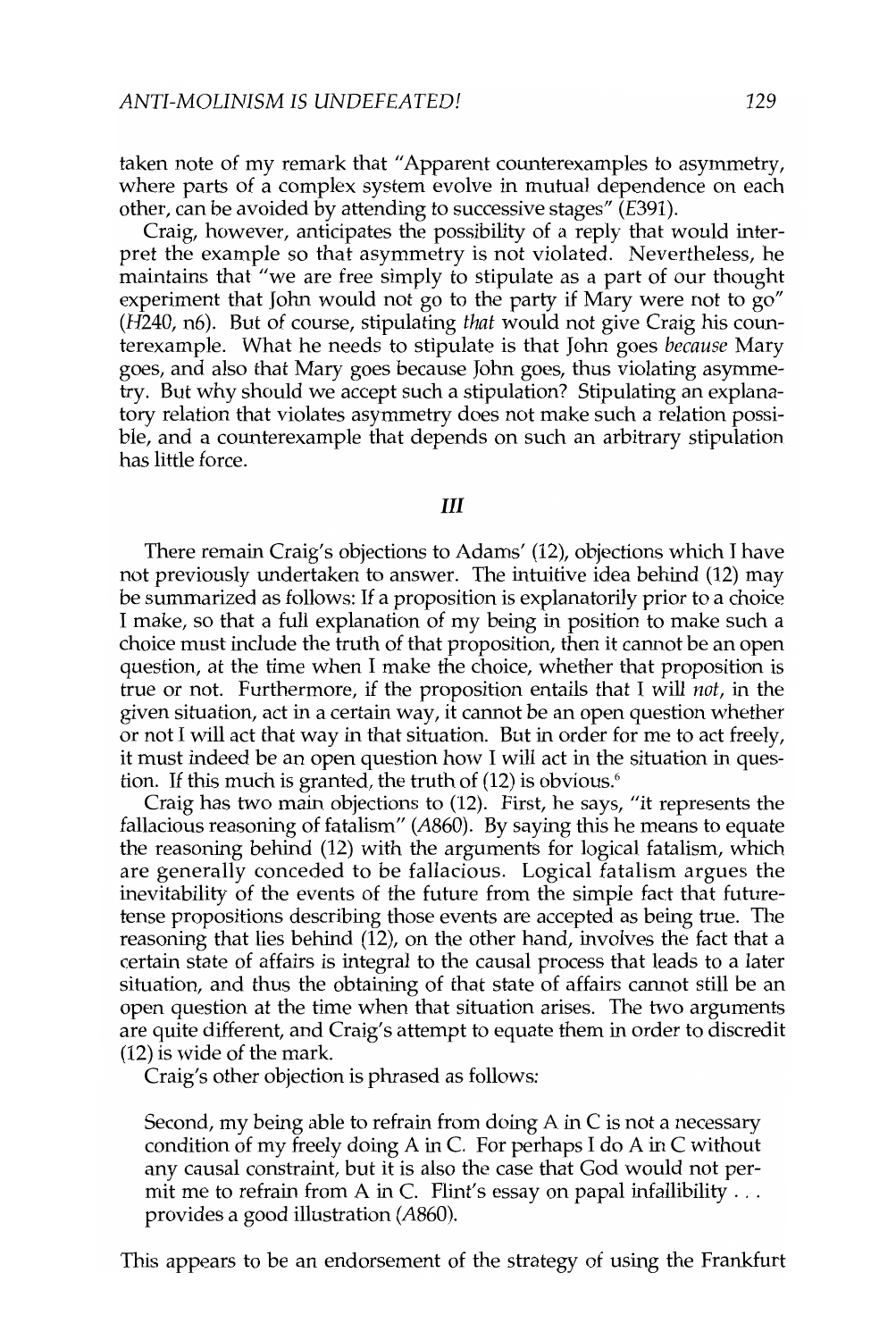Counterexamples to negate the requirement (usually taken to be essential to libertarianism) of "alternative possibilities" as a prerequisite for the exercise of free will. There isn't space here to discuss these counterexamples in detail<sup>7</sup>; suffice it to say that libertarians who go to dinner with Frankfurt should bring a long spoon! The appeal to Flint's article, on the other hand, is viciously circular. Flint's account of papal infallibility explicitly presupposes a Molinist theory of providence, so to appeal to that account in an argument designed to support the coherence of Molinism is question-begging pure and simple.<sup>8</sup>

I conclude, therefore, that (12) nicely survives Craig's assault. Nevertheless, (12) does suffer from a certain disability. Once the relevant sense of 'explanatorily prior' has been grasped, (12) is so obviously incompatible with Molinism that, lacking a knock-down proof, a convinced Molinist will understandably refuse to accept it. This does not, as I see it, render the argument circular or question-begging,<sup>9</sup> but it does limit its usefulness in discussions with Molinists. It's for this reason that I have preferred not to rely on (12) in my own version of the anti-Molinist argument.

Summing up: None of Craig's objections inflict any serious damage on Adams' argument, even though **it** employs one assumption (viz., (12» that a Molinist is almost certain to reject. *A fortiori,* Craig has not refuted my version of the argument, which does not employ (12) as a premise. Taking all of Craig's objections into account, anti-Molinism stands undefeated.

#### **NOTES**

1. Robert M. Adams, "An Anti-Molinist Argument," in *Philosophical Perspectives* 5 (1991), pp. 343-53; William Lane Craig, "Robert Adams's New Anti-Molinist Argument," *Philosophy and Phenomenological Research 54:4*  (December 1994), pp. 857-61 (cited hereafter as A).

2. "Explanatory Priority: Transitive and Unequivocal, A Reply to William Craig," *Philosophy and Phenornenological Research* 57:2 Uune 1997), pp. 389-93 (cited hereafter as E).

3. William Lane Craig, "On Hasker's Defense of Anti-Molinism," *Faith and Philosophy* 15:2 (April 1998), pp. 236-40 (cited hereafter as *H);* William Hasker, "Middle Knowledge: A Refutation Revisited," *Faith and Philosophy 12:2*  (April 1995), pp. 223-36 (cited hereafter as R).

4. Later on, Craig recognizes that I have presented an argument that is different from Adams' *(H239,* 240 n6). But he states, erroneously, that this is the same as the argument I had given previously (e.g., in my *God, Time, and Knowledge* (Ithaca: Cornell University Press, 1989), pp. 39-52). In fact, the arguments are significantly different.

5. In addition to his criticisms of Adams' argument, Craig also objects to the power entailment principle

(PEP) If it is in A's power to bring it about that P, and 'P' entails 'Q' and 'Q' is false, then it is in A's power to bring it about that Q,

which is utilized in my version of the argument. In particular, Craig complains that J have not responded to his counterexample to this principle. But when we consult the text to which he refers (William Lane Craig, *Divine Foreknowledge and Human Freedom* (Leiden: E. J. Brill, 1990), pp. 89-90), we discover that the principle against which his counterexample is directed is not